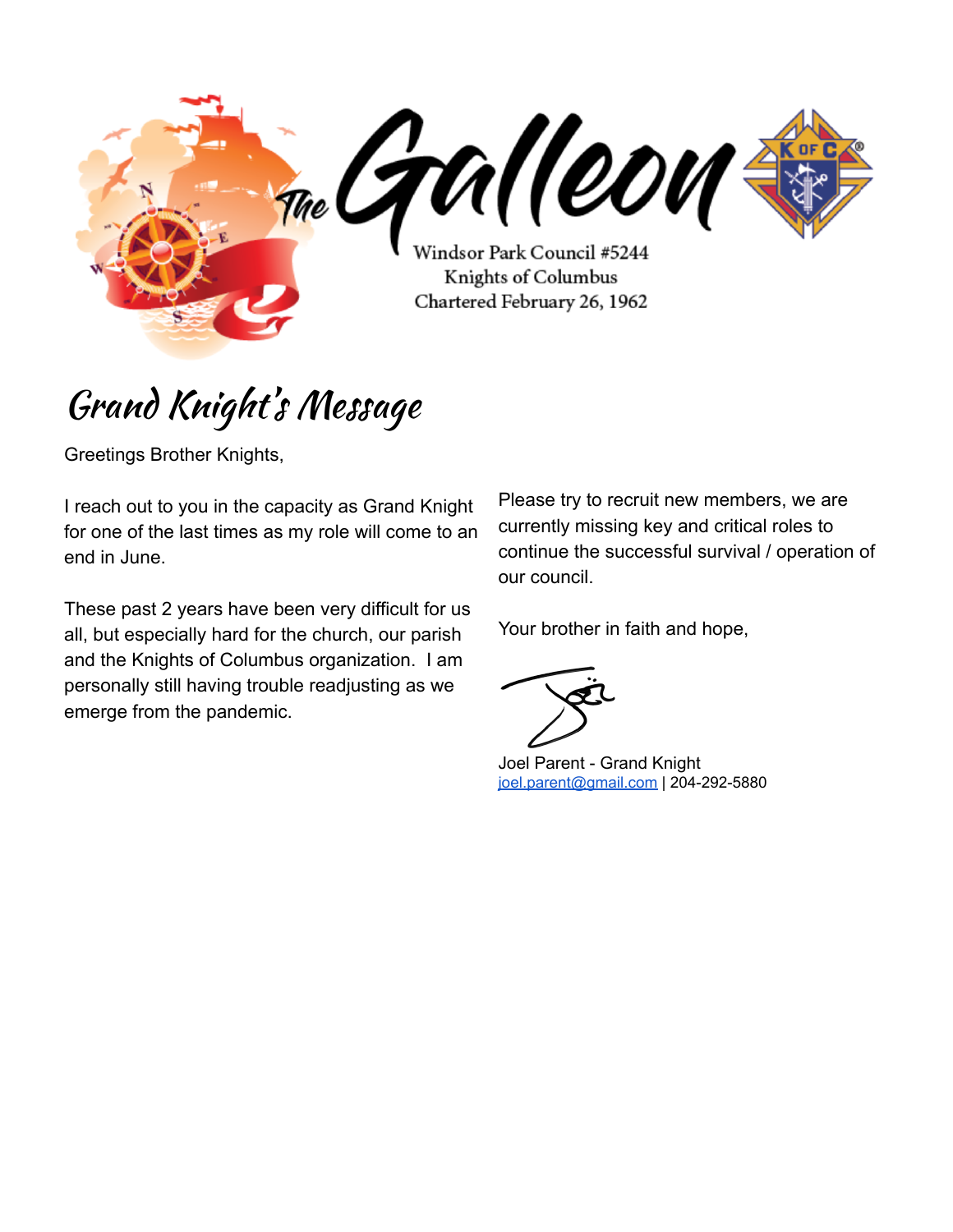# Minutes from last meetings

**April 19. 2022**

**Meeting Date: 4/18/2022**

#### **This is an online meeting via Google Meet.**

**In Attendance: Joel Parent, Brian Steeves, Harvey Suski, Gerald Slive, Brian Fraser, Andre Guay, Marcel Rainville, Klem Gelowitz, Doug Markewich, Roger Dacquay, Don Buccini**

1. **Call to Order** at 7:30pm

#### 2. **Grand Knight's Report**

- a. Br. Joel has not heard back from organizers regarding the ICCD dinner ticket. He will follow up with them later this week to confirm a ticket is available for Doug.
- b. GK also noted that he will be stepping down at the end of his term in June, and emphasized the need to find replacements for all of the vacant positions in order to carry on the important work of the council.

#### 3. **Treasurer's Report**

- a. General Account: \$ 6,339.93
- b. Charities Account: \$ 5,403.53. Note by Br. Brian that the charity acct, one of the knights made a \$200 donation!
- c. Vocations Account: \$ 658.28
- d. ICCD Acct: \$320

### 4. **Unfinished Business**

- a. ICCD tickets need to be returned ASAP!
	- i. Br. Brian F asked if we had filled in all the proper forms for the ICCD sales.. This is how we get our funds from ICCD. We didn't get our funds from last year, this is likely the reason. GK will locate the form, and send it to Doug.
- b. Re: cheque for Ukraine support was delivered last month. Br. Brian mentioned that the Knights had raised almost \$400,000 in total.

#### 5. **New Business**

- a. Br. Doug noted that Frank Scaletta's funeral is coming up, and Deacon Doug asked that the Knights attend and say the Knights Prayer. Br. Don Buccini is attending the funeral. There was some discussion about whether or not an Honor Guard in full regalia is warranted. Apparently the Honor Guard is reserved for certain 4th degree Knights only.
	- i. Br. Doug M has requested that at his funeral, every Brother Knight should bring or wear a feather, the more colorful the better. NOTED.
- b. Bob Love suggested that we provide an update every week on the progress of the Ukraine Fund. Gerald Sliva shared that so far we've had a promising start, with approximately \$600 in donations collected ata mass in the first week.
- c. Br. Brian S (Recorder) advised that the following Brother Knights are no longer at the addresses listed in our Galleon listing for mail delivery. Would like to confirm if they are deceased or simply moved: George C Bouchard, Gerry H Smith, Claude Verrier, David A Dheere.
	- i. Br. Marcel will look up these brothers and advise their current addresses.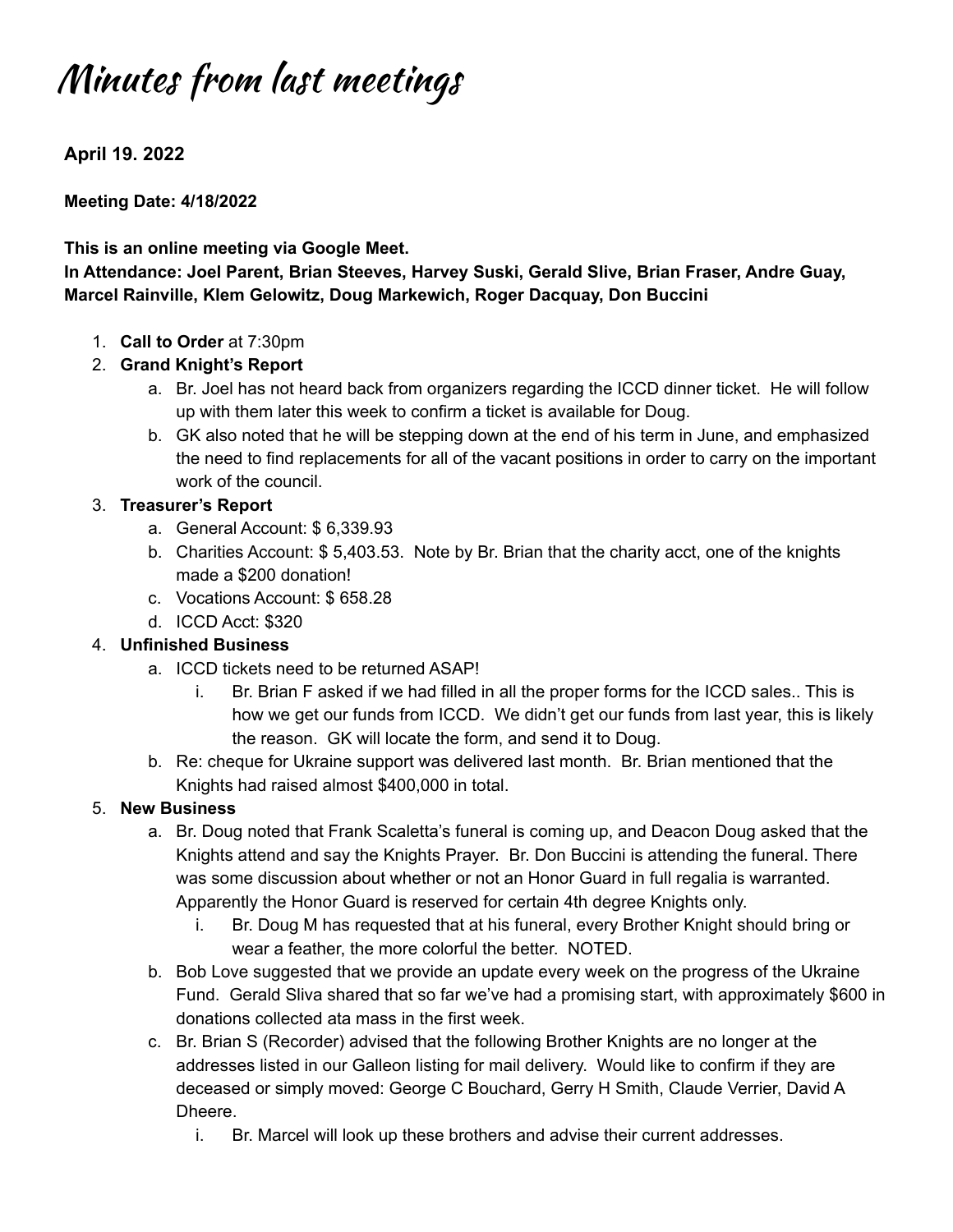- d. We currently have 33 Knights on the hardcopy mailing list for the Galleon. If there are other Knights who wish to receive the Galleon by mail, please let me (Brian Steeves) know their name and mailing address.
- e. New fundraising efforts should begin this summer, with Grey Cup tickets, and other means. We should, however, consider HOW/WHERE we sell tickets as the conventional places may no longer be available.
	- i. Regarding Grey Cup tickets, the cost depends on the price of tickets, but it's generally about \$240 for 2 bundles of tickets. Each Bundle contains 900 tickets.
	- ii. We need a "chairperson" to lead the effort, which has yet to be decided. Motion to be made about this at the next meeting.
- 6. **Meeting Adjourned at 8:00pm**

### **March 21, 2022**

### **This is an online meeting, via Google Meet.**

In attendance: Joel Parent, Brian Steeves, Harvey Suski, Marcel Rainville, Bob Love, Brian Fraser, Roger Dacquay, Gerald Sliva, Doug Markewich

- 1. **Call to Order** *@ 7:30pm*
- 2. **Grand Knight's Report**
	- a. Deacon Doug asked about the Knights doing a Stations of the Cross event. The last one was a few years ago, but involves a few guys being the volunteers for every part of the service.
		- i. Br. Doug will follow up with Deacon Doug to pick a Friday that works for everyone, and sign up some volunteers.
		- ii. He will also touch base about the tables for ICCD ticket sales at mass. (See unfinished items below about this)
	- b. **Moved by Brian Fraser and Seconded by Gerald Sliva that Windsor park Council challenge St Bernadette Parishioners to raise money in support of Ukrainian refugees. We propose that Windsor Park Council match parishioners' donations up to \$1,000 donated. Furthermore, any monies donated will be split equally among three charities: The Canadian Red Cross; Doctors Without Borders; Knights of Columbus Ukrainian Solidarity Fund.** If/when this motion passes at our next meeting Gerald Sliva volunteers to do the following - unless someone else would like to take on the task.
		- 1. Contact the parish office to arrange for Ukrainian Refugee collections and solicit their agreement to handle the funds and make the donations to the three charities.
		- 2. Place a notice in the Parish bulletin each week until such date as the Council decides.
		- ii. Discussion/Questions: How would this be communicated and managed? Could we use the "Tithely" system?
	- **c. Br. Bob Love put forward an amendment to the Motion, to increase the matching limit to \$2,000. Seconded by Br. Gerald Sliva. Carried.**
	- d. The motion will be distributed immediately by email with a voting date of Monday, March 28th, at 7:30pm in a Google Meeting. GK will forward this notice to all current members.
	- e. Br. Gerald will give the parish notice that this fundraiser is coming, and to prepare for communications regarding our intentions from our council.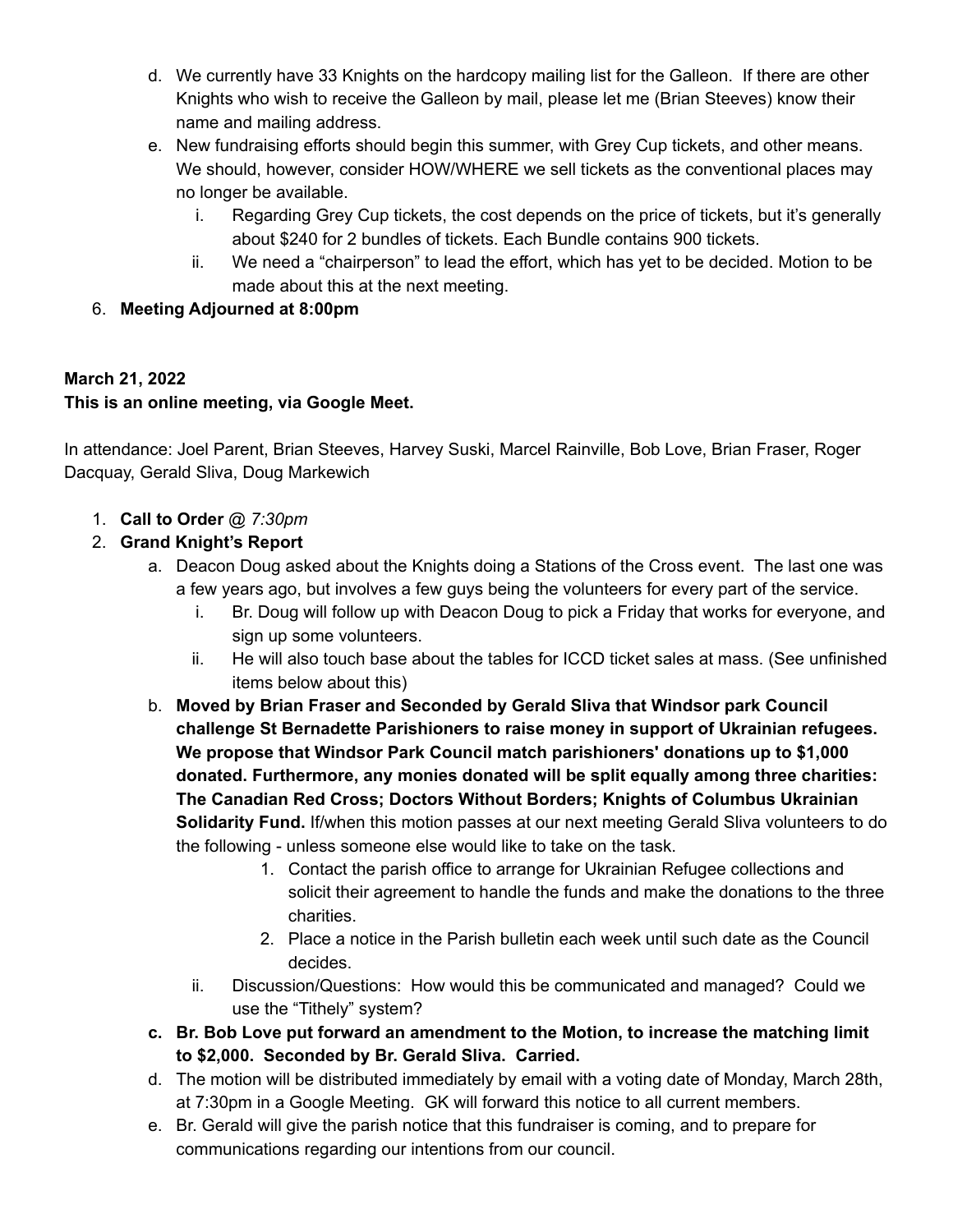f. Upcoming event: April 23, 2022, ICCD dinner at St. Alphonsus Parish. **GK moves to pay \$50 for a ticket for Br. Doug M. to attend.** Second by Harvey Suski. Carried.

#### 3. **Treasurer's Report**

- a. General Acct: \$6,821.18
- b. Charity: \$7,203.53
- c. Vocations: \$458.28
- d. Some minor expenses paid: \$1095 for per capita fees, and \$66 in expenses to Don Bodnarchuk, \$200 to L'Arche
- 4. **Financial Secretary's Report of Receipts of Meeting**
	- a.
- 5. **Report of Service Program Committees**
	- a. No report
- 6. **Unfinished Business**
	- a. GK asked for an ICCD ticket sales update: Br. Doug advises that there have been NO additional sales in 2022. Br. Doug asked if we could sell tickets at masses, but have not heard back yet. Will follow up. In the meantime, let's plan to have people at mass times to sell tickets.
- 7. **New Business**
	- a. Br. Brian Fraser advises that Ray [L'Heureux](https://passages.winnipegfreepress.com/passage-details/id-306194/L%27HEUREUX_RAYMOND) passed away on March 9th. April 25th is his funeral at St. Gerard's.
	- b. Next meeting will be in-person. GK advised the parish office of ALL of our upcoming meeting dates for 2022.
	- c. Br. Marcel asked about annual bursaries: will we be doing them again? Fewer and fewer applications are being received. Maybe it's time to revisit this and determine if it's viable.

8. **Meeting adjourned @ 8:15pm**

# Council Information Executive Members

Council Chambers: St. Bernadette Parish, Lower level 820 Cottonwood Road.

Meetings (typically) held on the 3rd Monday of the month Virtual Meeting Access: Council #5244 - Regular monthly meeting Monday, May  $16 \cdot 7:30 - 8:30$ pm & June 20 · 7:30 – 8:30pm

Google Meet joining info

Or dial: (CA) +1 587-794-9523 PIN: 918 567 048#

Video call link: https://meet.google.com/juj-wsgr-mwq

More phone numbers: https://tel.meet/juj-wsgr-mwq?pin=3623744894021

Grand Knight Deputy Grand Knight Past Grand Knight Chaplain **Chancellor** Financial Secretary **Treasurer** Recorder Advocate Warden Lecturer Inside Guard Outside Guard Trustee 1 yr Trustee 2 yr Trustee 3 yr

Joël Parent Harvey Suski **vacant vacant** Andre Guay **vacant vacant** Brian Steeves Roger Dacquay A. Wayne Bencharski Klem Gelowitz Harvey Suski Gerald Sliva Don Buccini Cliff Chojko-Bolec Don Bodnarchuk